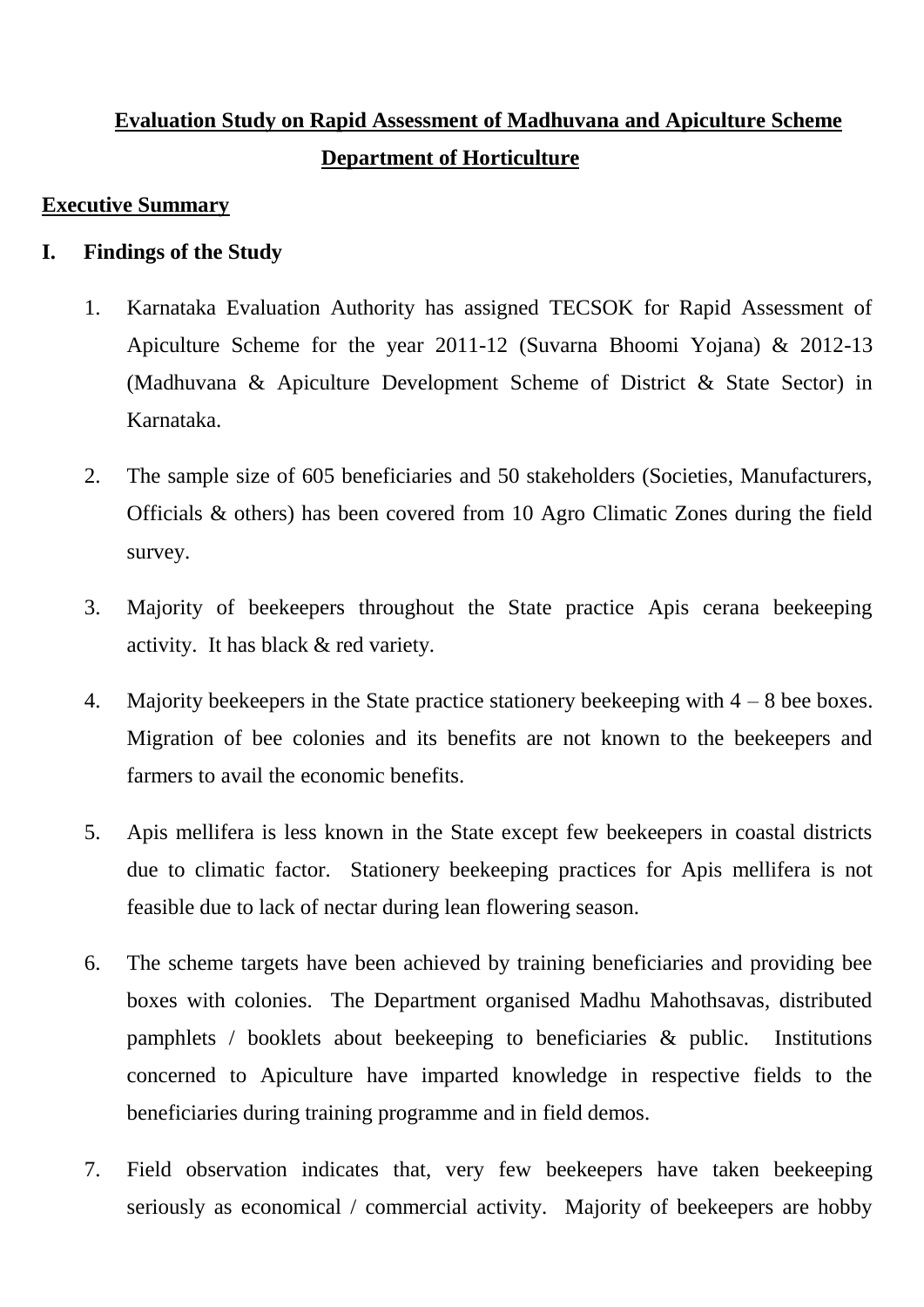beekeepers and not worried about the bee colony, propagation, expansion, yield, quality, and branding, marketing & other aspects for overall development.

- 8. Honey collection from the comb is partly manual by squeezing and mainly by using mechanical centrifugal extractor. The honey collected from bee boxes is sold in the raw form locally without label / brand name in the price range of Rs.350/kg to Rs.650/kg. Honey collected during specific flowering season fetches Rs.850/kg to Rs.900/kg (Atla Honey / Soap nut Honey).
- 9. Beekeepers do not sell honey to local societies due to low procurement price ranging from Rs.120/kg to Rs.170/kg.
- 10. Beekeepers Co-operative Societies at Sakleshpur, Madikeri are mainly processing wild honey from the forest (Apis dorsata) collected by tribals, who sells at low price. The processed honey is priced in the range of Rs.220/kg to Rs.250/kg.
- 11. LAMP societies in B R Hills, Madikeri and in other places are procuring wild raw honey and selling in bulk to the Ayurvedic & Pharmaceutical companies within and outside the State. These societies are also procuring other forest produces in addition to honey.
- 12. Awareness among officials, farmers Agriculture & Horticulture is lacking. The concentration among the trained candidates by the department is limited to beekeeping for honey collection. Knowledge about collection of other bee products pollen, wax, propalis, bee venom, royal jelly, etc., is lacking. The increase in crop yield is not much appreciated by the farmers due to lack of quantification, education and awareness.
- 13. Employment generation in rural areas from beekeeping is limited due to less than 10 bee boxes maintained by each beekeeper. If, commercial beekeeping is taken up and migratory beekeeping practices are adopted, the employment generation will be very large among rural youths and women.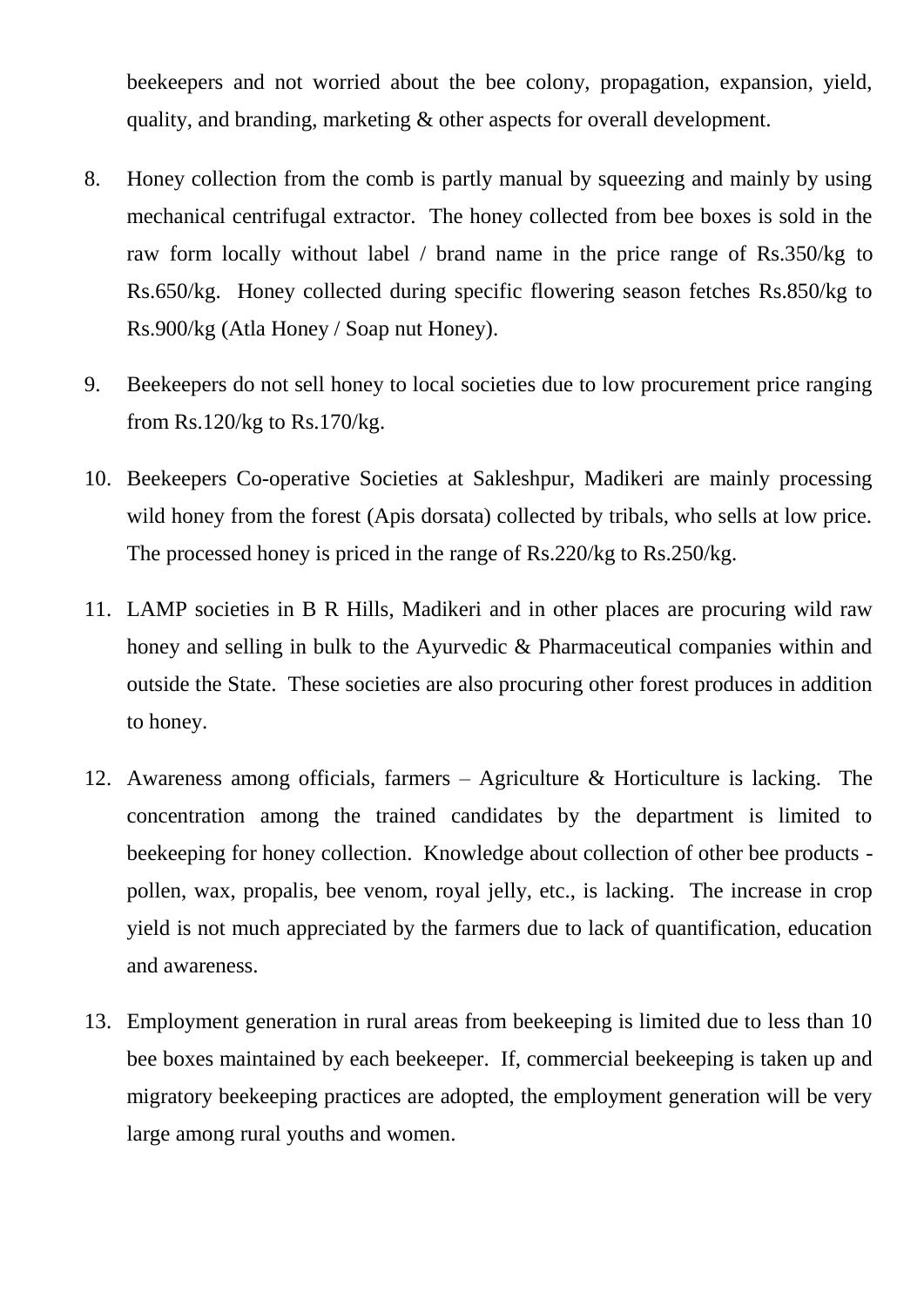- 14. Average honey yield from Apis cerana colonies is 7 kg/box/year. There are few beekeepers, who collect as much as 20 kg to 25 kg/box/year. In a year, each colony may be divided into 3. These divided colonies are being sold at a price fixed by the department to other farmers for Apiculture. The crop yield is an additional income which is difficult to quantify. The economics of beekeeping gives net revenue of Rs.8,050/box/annum.
- 15. The honey is mainly sold in the raw form without brand name or label. Only few societies – Madikeri, B R Hills and Sakleshpur are selling processed honey with brand name. Very few beekeepers sell the honey in their own brand name, which are Giridarshini from B R Hills, Nisarga Honey, Cauvery Honey, etc.
- 16. The beekeeping activity in dry areas of the State in first 6 Agro Climatic Zones is required to be given serious effort for development and expansion. These areas are in need of Apiculture activity for increasing crop yield especially oil seeds. The hilly and forest areas have floral feed available throughout the year. So, stationery beekeeping activity sustains by itself. Honey yield is very low due to lack of flowering plants in coffee plantation areas.

#### **II. Suggestions**

#### **Short Term - Capacity building**

- 1. Provide intensive training programme at different levels including focus on importance of migratory beekeeping.
- 2. Propagating beekeeping activity as an entrepreneurial venture rather than a supplementary activity.
- 3. Officers of the Department need to be trained in creating awareness about the importance of Floral Mapping for providing boost to Apiculture Sector in the State.
- 4. Arranging frequent visits of beneficiaries and progressive farmers to major beekeeping regions across the Country.
- 5. Creating wide awareness about the economic & environmental benefits of beekeeping among all the stakeholders in the beekeeping.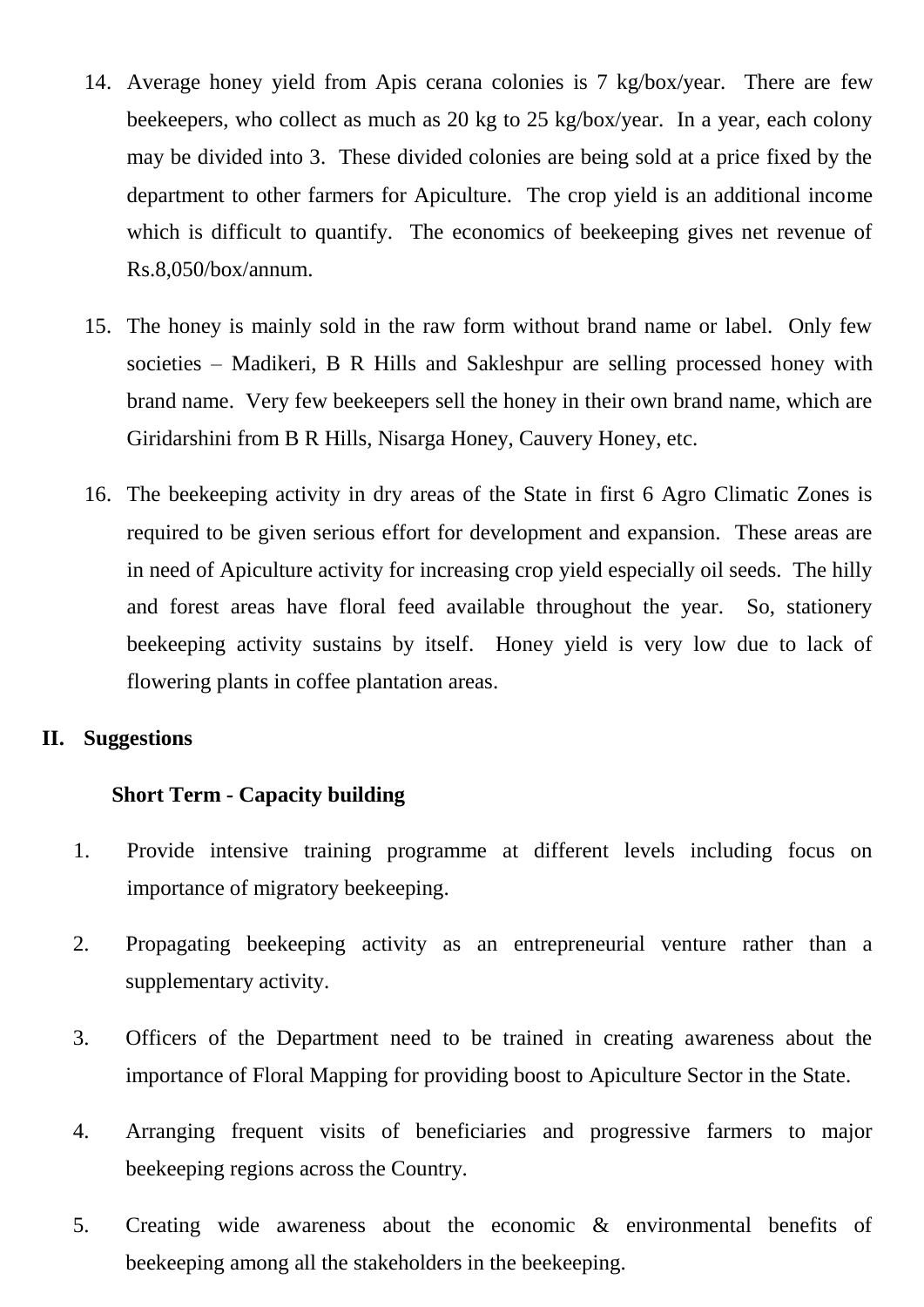- 6. Organising awareness programme to the Bankers, Insurance Companies regarding the importance of Apiculture as an income generating activity in order to provide loans for the activity.
- 7. The Department should take initiative to fill up the existing vacancies and appoint additional staff for giving thrust to Apiculture activity in the northern part of Karnataka where the activity is essential for crop yield but lagging behind to a large extent due to lack of staff.
- 8. Intensive awareness at all levels need to be created among farmers & horticulturists regarding the benefits and importance of Apiculture in increasing crop yield, improving quality of agriculture & horticulture produce, medicinal importance of honey, economic importance of other bye-products, etc.

# **Long Term - Strengthening the Institutional Framework**

- 1. Facilitate beekeepers to form SHGs in the similar line existing in dairy sector.
- 2. Encourage SHGs to have network with the other similar SHGs in beekeeping in the region to enable operating, collection & marketing of honey & other products in large scale on commercial footing.
- 3. The existing Madhuvanas may be handed over to the interested progressive beekeepers to manage the activities under the supervision of Horticulture Department.
- 4. Integrate different schemes intended for development of apiculture viz. S-25, S-21, Madhuvana & SBY of State sector and National Horticulture Mission & RKVY of the Central sector in addition to ZP scheme. There should be a common guideline in order to avoid the confusion at the field level due to multiplicity of scheme.
- 5. Strengthen & upgrade the existing Beekeeping Training Institute at Bhagamandala, which is of tourist destination for foreigners (marked on the World Map). The training facilities attached to Madhuvanas at Chickmagalur, Dharwad, Gulbarga and other places may be upgraded with present infrastructure facilities.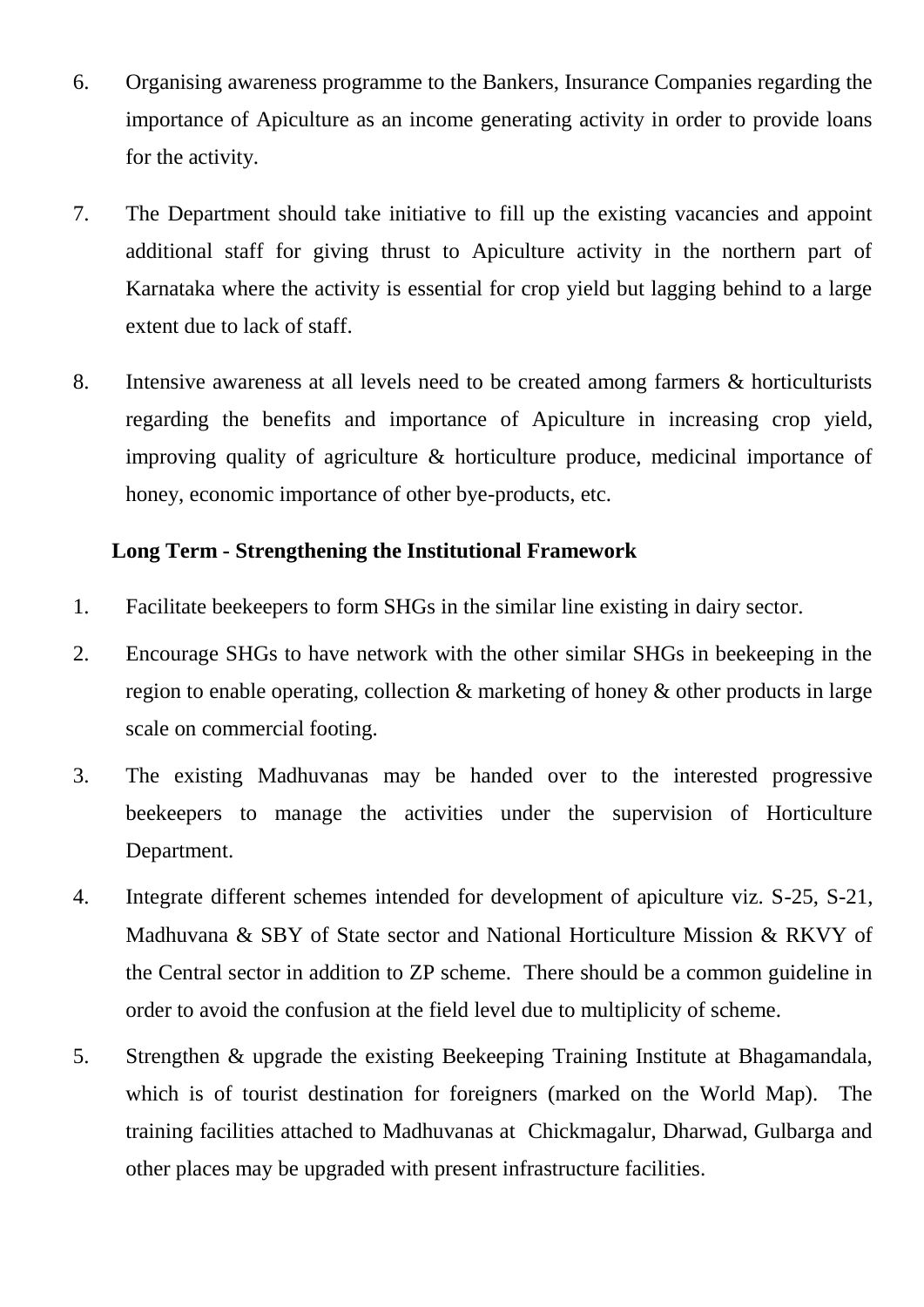- 6. Madhuvanas may also act as a Common Facility Centre for the beekeepers in & around the region for providing necessary facilities in the field of basic low cost honey processing units, basic quality control testing facilities, guidance cell, etc.
- 7. Establish Karnataka Beekeeping Board (KBB) in similar line with National Beekeeping Board (NBB) with the following salient features:
	- a. The proposed KBB may be established in Public Private Partnership mode.
	- b. The objective of KBB is overall development of beekeeping by popularizing state of art technologies relating to nucleus stock production, capacity building and training of bee breeders and beekeepers, processing and quality control of bee products, etc.
	- c. Promotion of scientific beekeeping and serve as advisory body to the Government on the subject.
	- d. The Board may comprise of 10 15 members representing various stakeholders including beekeepers, beekeepers societies, NGOs promoting beekeeping activity, representatives of Horticulture Department, processing units, marketing agencies, etc. An officer in the rank of Additional Director, Horticulture Department may be appointed as Ex-officio Executive Director.

## **III. Policy changes in the Scheme**

- 1. Extend Interest Subsidy to the beekeepers / SHGs, who avail loan assistance from Banks / Financial Institutions for Apiculture.
- 2. Introduce necessary changes in the scheme to take up activities like management of Madhuvanas, migratory beekeeping, providing common facility centre covering testing, grading, quality control & packaging of honey and honey products on PPP model.
- 3. Linking supply of bee colonies with boxes through progressive beekeepers at a subsidized rate.
- 4. Integrating the various existing schemes for development of Apiculture and implement single programme for effective implementation of the scheme.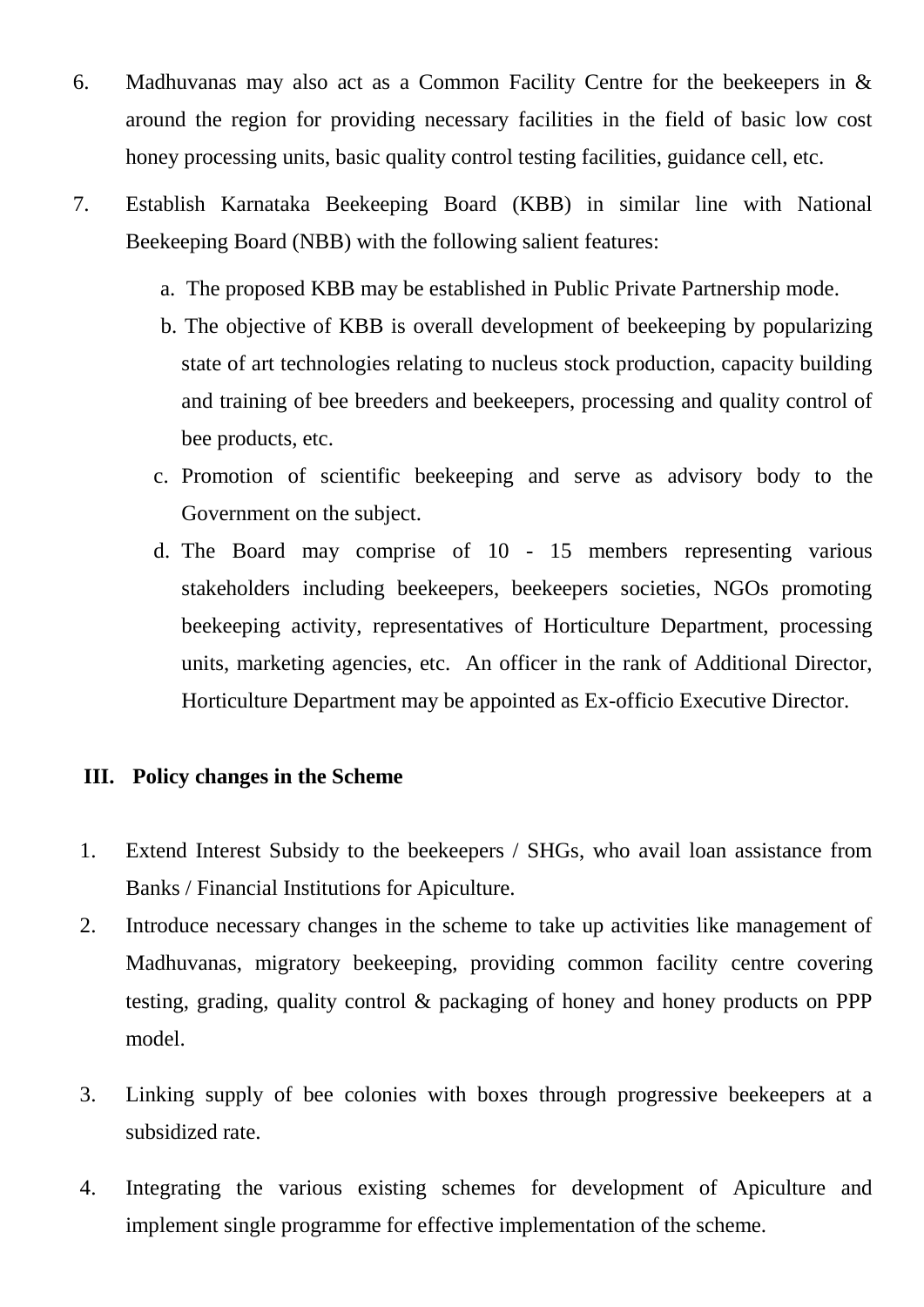- 5. Certification & Brand Registration may be encouraged for export of honey to various overseas countries.
- 6. Dovetail existing schemes in Agriculture & Horticulture Department for creating awareness for Apiculture among the farmers and other beneficiaries (non-Apiculturists) in all the activities of the Department.